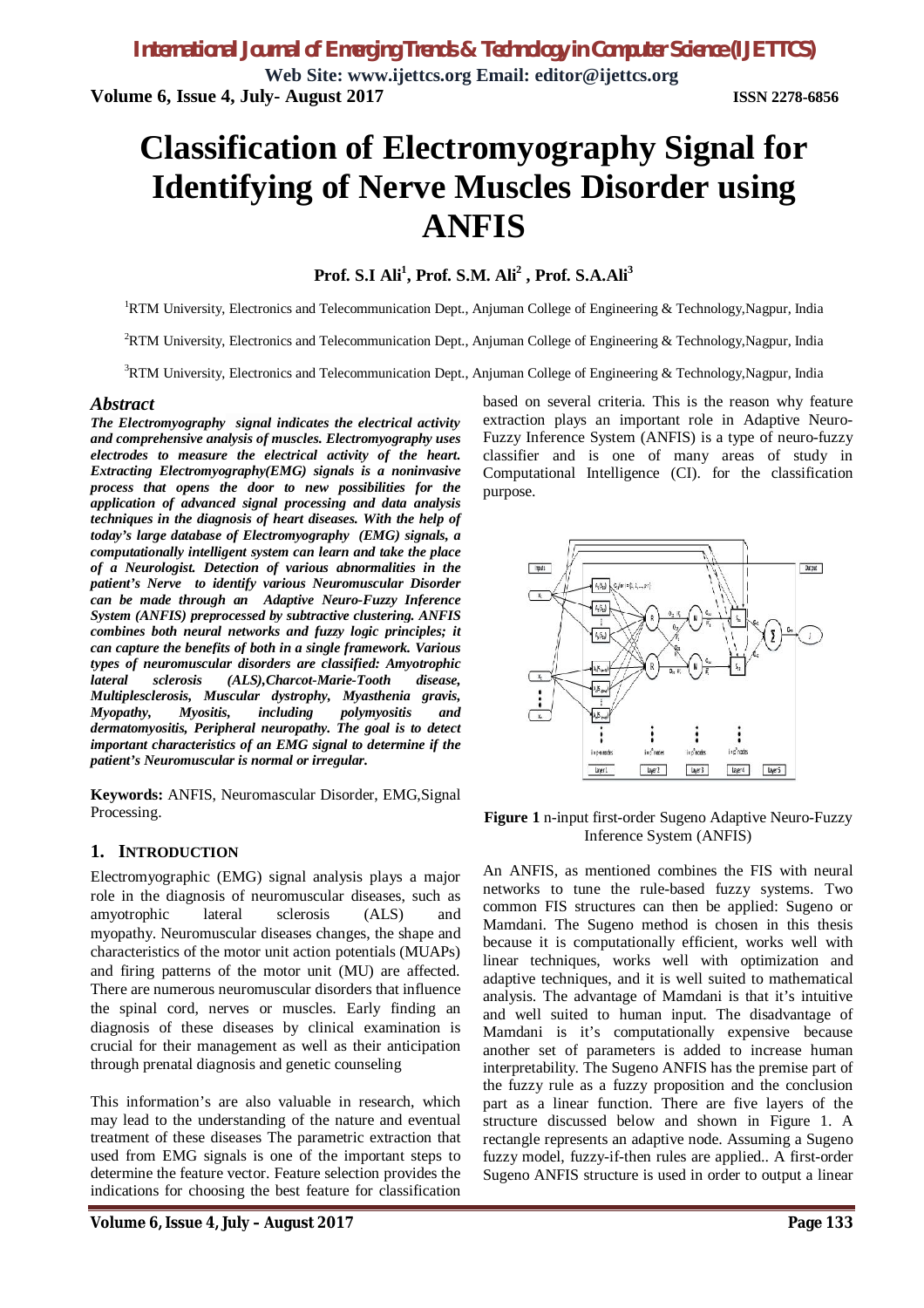# *International Journal of Emerging Trends & Technology in Computer Science (IJETTCS)*

**Web Site: www.ijettcs.org Email: editor@ijettcs.org**

# **Volume 6, Issue 4, July- August 2017 ISSN 2278-6856**

function. A zero-order Sugeno ANFIS structure would output a constant parameter.

# **2.LITERATURE REVIEW**

The study of EMG signal and its classification is an interesting topic, which has lots of scope for research. The EMG signal has been detected for various reasons in the past [10]. This area of research has been vastly explored in the last few decades. Researchers and clinicians had great difficulties [11, 12] in converting the raw EMG signal into usable signals - 6 - that can provide sufficient information about the subject. This is primarily due to the fact that technology at that time, especially in terms of hardware and software, was still unable to handle the uncertainties involved in the measurement of the myosignals. Different methods to decrease the range of pick-up and thereby potential crosstalk have been proposed. Some of them include using electrodes of smaller surface area, choosing smaller bipolar spacing and employing mathematical differentiation. Control of assistive devices and exoskeletons using EMG signals has been the focus for many researchers. Given the complexity of EMG signals for specific motion tasks, motion detection and EMG - 7 classification is a challenging task. Many approaches to achieve efficient control using EMG signal classification had been considered, and they could generally be classified into the following main categories: (1) Neural Network (2) Fuzzy logic (3) Hybrid Fuzzy-Neural approaches and (4) Wavelet based. In 1990, Kelly et al.,[15] described some early work done to explore the application of neural networks to myoelectric signal analysis. Hopfield algorithm was used to compute the time series parameters of the moving average signal model. The performance of two algorithms, namely the Hopfield and Sequential Least Squares algorithm were compared and it was concluded that Hopfield was two to three times faster than the latter based on a typical EMG data. In 1991, SpechT [16] used neural network to discriminate hand motions for EMG-Controlled Prostheses. Here the neural network was used to learn the relation between EMG signal's power spectrum and the motion task desired by the handicapped subject. Hudgins et al., [17] analyzed the EMG signals for controlling multifunction prosthesis. Features were extracted from several time - 8 - segments of the myoelectric signal to preserve pattern structure. These features were then classified using an artificial neural network. They observed that the performance of their system enhanced due to the neural network's ability to adapt to small changes in the control patterns. Kiguchi et al. developed a fuzzy controller to control the elbow and shoulder joint angles of the exoskeleton based on the moving average value of EMG signals from arm and shoulder muscles and the generated wrist force [20]. Nearly 50 fuzzy IF-THEN control rules were designed based on the analyzed human subject's elbow and shoulder motion patterns in the pre-experiment. In 2003, the same group proposed an improved version known as the fuzzyneuro controller and implemented a back-propagation learning algorithm for the controller adaptation. Desired joint angle and impedance of the exoskeletal system were

outputs from this controller. Fuzzy logic was also used to detect the onset of EMG and to classify user intention in a multifunction prosthesis controller [1]. The fuzzy logic system did the EMG classification and based on the classification results, the controller executed the corresponding prosthesis functions. M.Clerc [3] proposed a heuristic fuzzy logic approach for multiple EMG pattern recognition in a multifunctional prosthesis control. Basic signal - 10 - statistics such as mean and standard deviation were used for membership function construction

# **3. PROPOSED SYSTEM**

## **3.1. Anfis of EMG Signal**

Figure 2 shows an overall approach to classification. In this case, a raw signal is first preprocessed. This means the signal is filtered and annotated. Filtering involves both a low pass and high pass filter. The low pass filter filters out unwanted noise such as power noise. Power noise is around 60 Hz. The high pass filter is used to detrend or center the signal on a base-level of zero volts in order to later extract the true amplitude of the various parts of the signal. For example, the amplitude of the wavefrom an EMG signal can be extracted and compared with the other wave amplitudes. inputs of the system consist of characteristics of the signal. Characteristics can either be annotated or calculated. Input features are composed of both temporal and amplitude characteristics of an EMG.



**Figure 2** Process of classification

#### **3.2. Extracting inputs features**

It is necessary to annotate the signal to extract the features. The MIT-BIH website, collectively known as Physionet, holds multiple tools for analyzing and annotating various heart signals (most being EMG records). This EMG classification is based off the Arrhythmia Database . In order to begin preprocessing the EMG records of the database, the signal files had to be downloaded from Physionet's 'Physiobank Automated Teller Machine', this machine allows for a graph of each signal from 10 secondlength signals to the full 30 minute-length signals. The full 30 minutelength signals were chosen for a complete analysis of each patient's record. For the purpose of analyzingthe signal in MATLAB, data ('.dat'), header ('.hea'), and annotation ('.atr') files for each record needed to be downloaded.

A MATLAB toolbox, called the Physionet Waveform Database (WFDB) toolbox, is specialized for analyzing the EMG signals. It can be downloaded from the Physionet website. This toolbox consists of functions that annotate the signal and specialized algorithms for detecting various points of an EMG signal. One of the annotation functions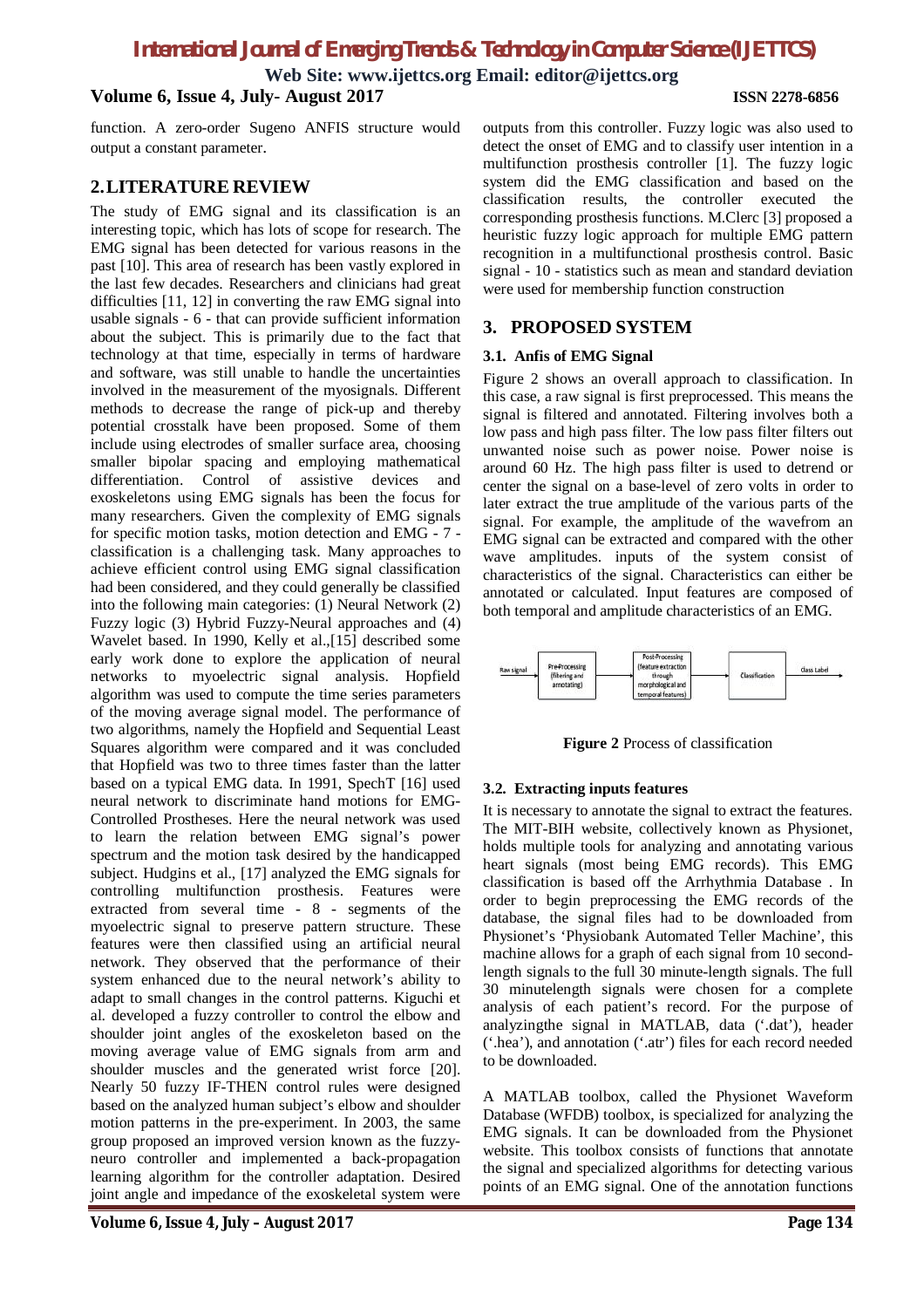# *International Journal of Emerging Trends & Technology in Computer Science (IJETTCS)*

**Web Site: www.ijettcs.org Email: editor@ijettcs.org**

# **Volume 6, Issue 4, July- August 2017 ISSN 2278-6856**

allow for classifying each mascular signal as normal or abnormal as determined by two cardiologists. Several records could not be simulated under the toolbox. Preprocessing MATLAB functions, some from the WFDB toolbox

### **3.3. Program Flow**

Figure3 shows a program flowchart for classification of the EMG record(s). The program starts with choosing which EMG record(s) to classify. Normalization of the input features from the EMG signals was done through the subtractive clustering algorithm. The signal was detrended and cleansed of noise through a high and low pass filter for preprocessing.



**Figure 3** Flowchart of classification

Since the ANFIS has one output, the output vector is created. Each output index of the vector is assigned to a specific mascular signal type. For example, normal signala would be defined as '1' and other would be defined as '0'

# **3.4. Performance Evaluation Method**

Accuracy, sensitivity, and specificity can be used as performance measurements to evaluate the effectiveness of a classifier. All three measurements include mascular signal that define true positive, true negative, false positive, and false negative. Let *TP* represent the true positive mascular signal classified. Let *TN* represent the true negative mascular signals classified. Let *FP* represent the false positive mascular signal classified. Let *FN*  represent the false negative mascular signals classified. Let *N* represent the total number of mascular signal being

classified. The three performance measurements can then be

> Accuracy (%)=  $TP+ TN / N * 100%$ Sensivity(%)=  $TP/ TN + FN *100%$ Specificity(%)=TN/ TN +FP  $*100\%$

# **4.RESULT AND DISCUSSION**

Figure. 3 (a) to (c) show the different EMG signals.



**Figure 3a.** Myopathy EMG signals



**Figure 3b.** NeuropathyEMG signals



**Figure 3a.** Healthy EMG signals

To obtain best classification, five different methods from feature extraction were used as the input of the training. They are Autoregressive, Root mean square, Mean absolute value, Zero crossing and Waveform length. The resultof accuracy for each testing group based from each feature extraction is used to compare with other results

# **5.CONCLUSION**

ANFIS architecture is successfully developed for identification of EMG signals. The Sugeno ANFIS is useful tool to classify the EMG signals with three different groups such as healthy, myopathy and neuropathy. The future work could use all these feature extraction technique with other classification methods such as Hybrid Classification Each has different advantage and its limitation. All these techniques can be explored further.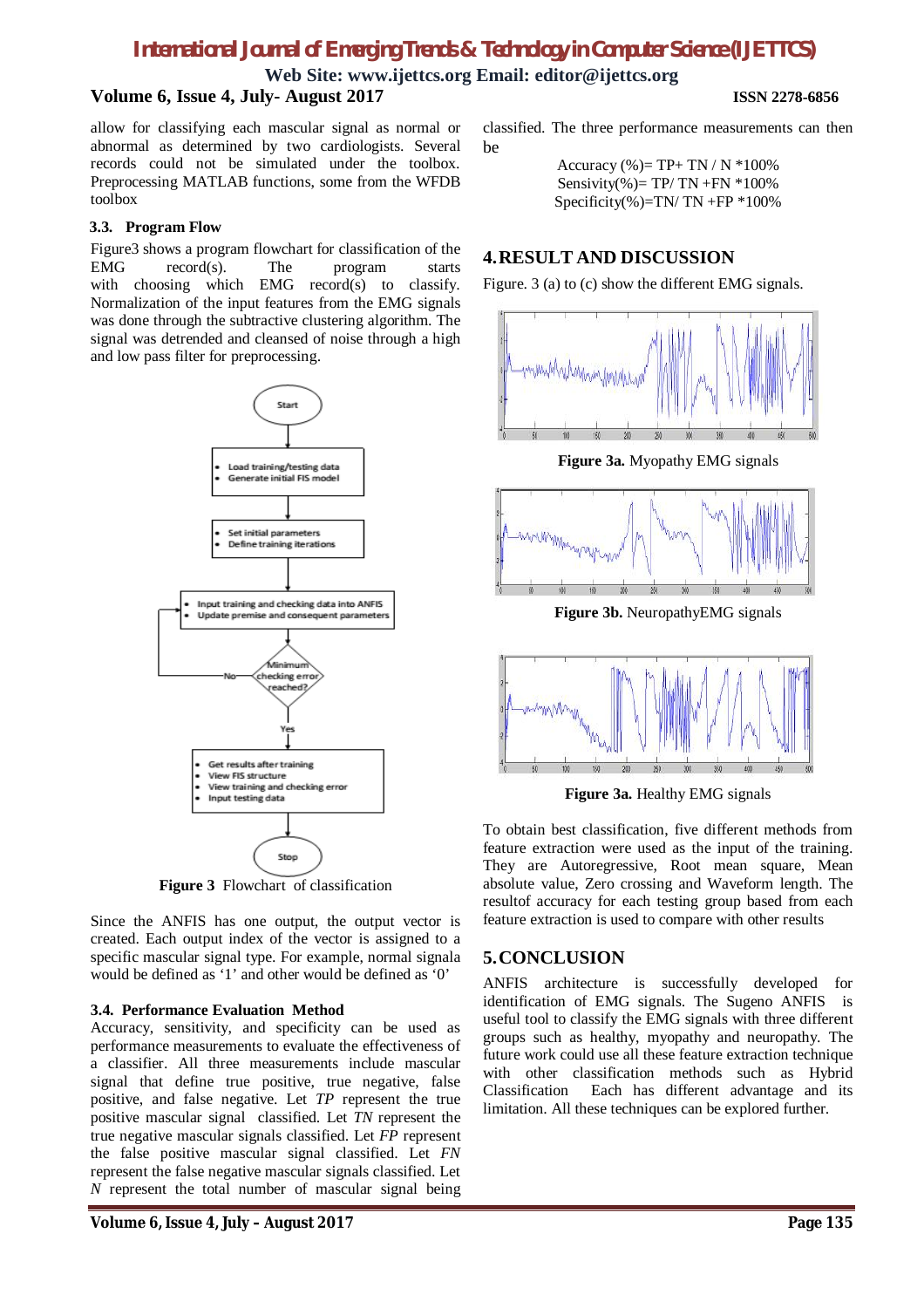# *International Journal of Emerging Trends & Technology in Computer Science (IJETTCS)*

**Web Site: www.ijettcs.org Email: editor@ijettcs.org Volume 6, Issue 4, July- August 2017 ISSN 2278-6856**

# **References**

- [1] A. Bonnaccorsi, "On the Relationship between Firm Size and Export Intensity," Journal of International Business Studies, XXIII (4), pp. 605-635, 1992. (journal style)
- [2] K. Manal, T.S. Buchanan, "A one-parameter neural activation to muscle activation model", Journal of Biomechanics, vol. 36, pp. 1197- 1202, 2003
- [3] M. Clerc, "The Swarm and the Queen: Towards a Deterministic and Adaptive Particle Swarm Optimization," In Proceedings of the IEEE Congress on Evolutionary Computation (CEC), pp. 1951-1957, 1999. (conference style)
- [4] H.H. Crokell, "Specialization and International Competitiveness," in Managing the Multinational Subsidiary, H. Etemad and L. S, Sulude (eds.), Croom-Helm, London, 1986. (book chapter style)
- [5] K. Deb, S. Agrawal, A. Pratab, T. Meyarivan, "A Fast Elitist Non-dominated Sorting Genetic Algorithms for Multiobjective Optimization: NSGA II," KanGAL report 200001, Indian Institute of Technology, Kanpur, India, 2000. (technical report style)
- [6] J. Geralds, "Sega Ends Production of Dreamcast," vnunet.com, para. 2, Jan. 31, 2001. [Online]. Available: http://nl1.vnunet.com/news/1116995. [Accessed: Sept. 12, 2004]. (General Internet site)
- [7] Ricamato, A.L.; Absher, R.G.; Moffroid, M.T.; Tranowski, J.P. A Time-Frequency Approach to Evaluate Electromyography Recordings. In Proceedings of the Fifth Annual IEEE Symposium on ComputerBased Medical Systems, Durham, NC, USA, 14–17 June 1992; pp. 520–527.
- [8] Englehart, K.; Hudgins, B.; Parker, P.A.; Stevenson, M. Classification of the myoelectric signal using time-frequency based representations. *Med. Eng. Phys.*1999, *21*, 431–438
- [9] Ismail Babaoglu, Og˘uz Fındık, Mehmet Bayrak, "Effects of principle component analysis on assessment of coronary artery diseases using support vector machine," *Expert Systems with Applications*, vol.37, pp.2182–2185, 2010.
- [10]Luca CJD, Gilmore LD (2010) Filtering the surface EMG signal: Movement artifact and baseline noise contamination.Journal of Biomechanics 43: 1573- 1579.
- [11]Signal for Neuromuscular Disease Classification",IEEE Trans. Biomed. Eng., vol. 8, no. 2, APRIL 2014
- [12]F. G. Nihal and K. Sabri, "Classification of EMG signals using PCA and FFT," J Med. Syst., vol. 29, no. 3, pp. 15–25, 2005
- [13]EEG signal Classification using Principle Component Analysis and Wavelet Transform with Neural Network" International conference on communication

and signal processing, IEEE conference, vol.1,pp.456- 459, April 3-5, 2014

- [14] Alkan, A.; Günay, M. Identification of EMG signals using discriminant analysis and SVM classifier. Expert Syst. Appl.2012, 39, 44–47
- [15]N S. A. Fattah, A. B. M. S. U. Doulah, M. A. Iqbal, C. Shahnaz, W.-P. Zhu, and M. O. Ahmad, "Identification of motor neuron disease using wavelet domain features extracted from EMG signal," in Proc.IEEE Int. Conf. Circuits and Systems, 2013, pp. 1308–1311
- [16]]D. F. Specht, "Probabilistic neural networks, "Neural Netw., vol. 3, no. 1,pp. 109–118, 1990.
- [17]Kavita Mahajan, M. R. Vargantwar, Sangita M. Rajput, "Classification of EEG using PCA, ICA andNeural Network", International Journal of Engineering and Advanced Technology (lJEAT) ISSN: 2249- 8958, vol.l, Oct .2011
- [18]S.S.Lekshmi; V.Selvam;M.Pallikonda Rajasekaran, "EEG signal Classification using Principle Component Analysis and Wavelet Transform with Neural Network "International conference on communication and signal processing, IEEE conference, vol.1, pp.456- 459, April 3-5, 2014
- [19]Englehart, K.; Hudgin, B.; Parker, P. A wavelet based continuous classification scheme for multifunction myoelectric control. IEEE Trans. Biomed. Eng.2001, 48, 302–311.
- [20]Englehart K, Hudgins B, Philip A (2001) A waveletbased continuous classification scheme for multifunction myoelectric control. IEEE Trans BiomedEng48: 302-311.
- [21]Y. Nakamura, K. Yamane, Y. Fujita, and I. Suzuki, "Somatosensory Computation for Man-Machine Interface From Motion-Capture Data and Musculoskeletal Human Model", IEEE Trans. on Robotics, vol. 21, no. 1, pp 58-66, 2005

# **AUTHORS**



**Syed Irfan Ali** was born in Nagpur, India, in 1982. He received the B.E. degree in Electronics& Telecommunication Engineering from the RTM Nagpur University, Nagpur, India, in 2005, and pursuing the M.Tech in Electronics and Communication Engineering from the

same university.In 2008, he joined the Department of Electronics and Telecommunication Engineering, ACET affiliated with the RTM Nagpur University, Nagpur, India, as a Lecturer, and in 2010 he was appointed as an Assistant Professor. His current research interests include Digital Signal Processing& Automation.